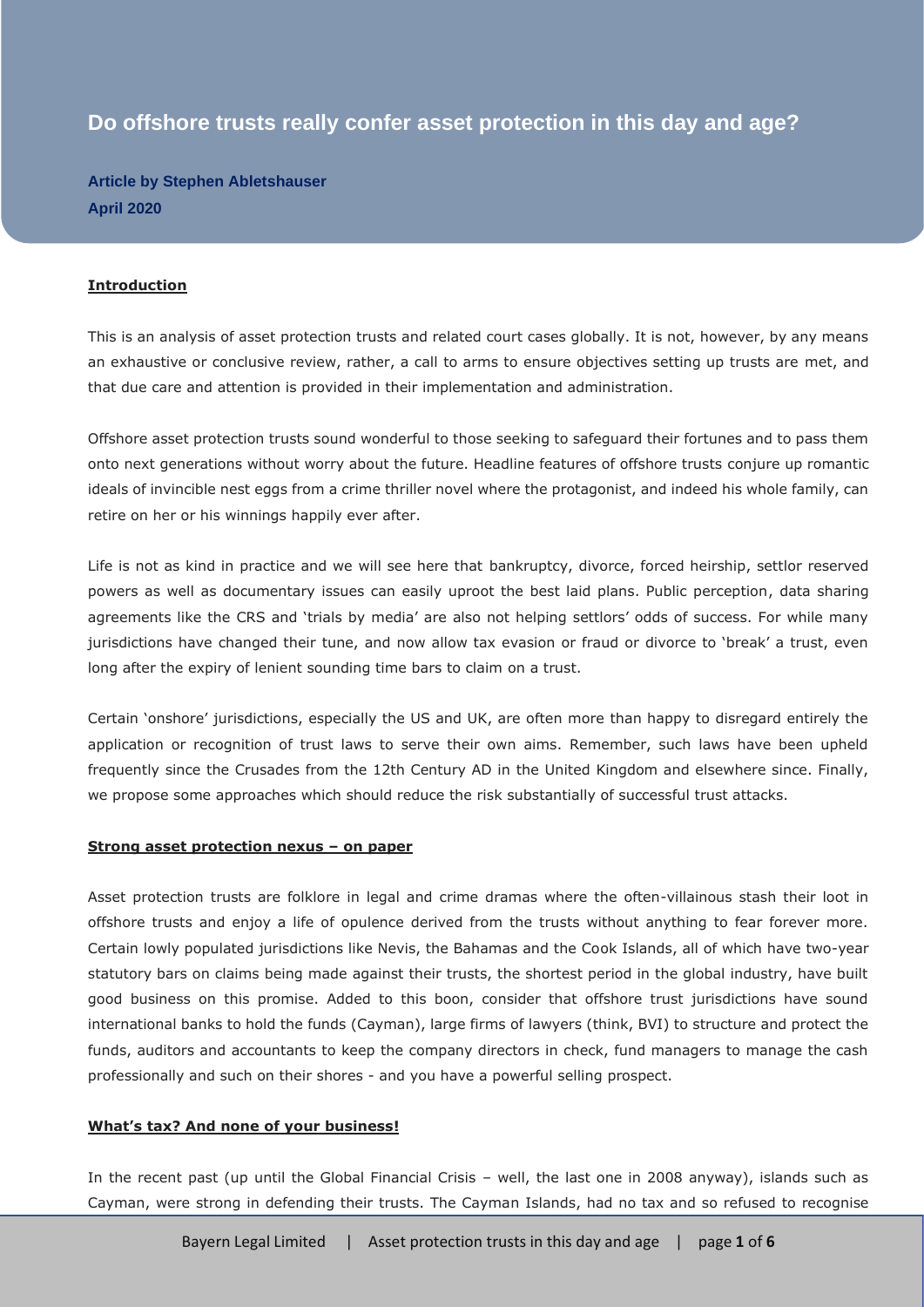any request for information let alone enforcement on legal persons involved in tax evasion as the enquiries lacked dual criminality in both countries in question. Settlors felt safe with their assets in Cayman. Further, numbered bank accounts of the kind mentioned in John Grisham books were the rule not exception, often scuppering any investigation into anything 'offshore'. Until very recently, nearly all offshore jurisdictions did not allow the identity of shareholders or directors to be known to the public under almost any circumstances -most Overseas Territories like the BVI and the Crown Dependencies like Jersey have still yet to commit to open their books. So far so good.

## **"I'm not in charge"**

On the face of it, offshore trusts are usually only ever administered at the trustees' discretion and beneficiaries are by the very nature of the 'irrevocable' trust left without any control over the trust's assets. When pulled into court, countless settlors of trusts - or their spouses - have pleaded that the assets do not belong to them as they have been given away, and critically, they have no means of getting their money back! For those living under forced heirship rules in civil law countries like France and Germany, where usually half of a deceased person's estate must be divided according to shares prescribed by law, many jurisdictions covenant to ignore any claim made on their trusts for that reason (this was upheld in Bermuda, in 1994 for example in *Schindler v Garner & Bermuda Trust*). And a final moment of joy for the settlor of an offshore trust, perhaps, arose from the idea that personal bankruptcy would not affect their nest egg safely hidden on some often warm, foreign shore run by their friendly team of lawyers, bankers and so on.

#### **So, what's new?**

Politics, enforcement law changes – and perception. The Panama Papers, and the subsequent Paradise Papers were perhaps a logical next step after the 2009 OECD and G8 (as it was) proclaiming the death of the 'offshore' world. While the politicians in 2009 set the tone, the Panama Papers which were released in April 2016 led to a unique form of global censure of offshore, namely in perception and trial by media. It was perception, and the public shaming of famous individuals and institutions which brought many to account and it has since become vogue voluntarily to 'onshore' one's assets – even if you live in, say, Monaco and such offshore arrangements make good practical sense and are entirely legal. As a result, what I've called 'onshore offshore' centres since 2008 have become extremely popular – think US (Delaware, Wyoming, South Dakota), UK, Singapore, New Zealand - to the detriment of the 'dodgier' exotic sounding smaller places like Samoa, the Marshall Islands, Vanuatu, Anguilla and (now) Panama.

#### **Has the law changed since then?**

Yes and no. Certainly the UK has enacted fierce legislation to convict anyone who even should suspect of a tax evading scheme's existence. Fines for deliberate non-reporting of offshore funds in the UK include 200% penalties plus unpaid tax and interest! The US is renowned for severe treatment of anyone helping US tax evaders: think of Bank Wegelin in Switzerland which was a quality bank, family owned for centuries, and which was destroyed by the US' criminal investigations. Consider also the multi-billion-dollar fines levied by the US on other Swiss, Liechtenstein and French banks in the post-2008 period.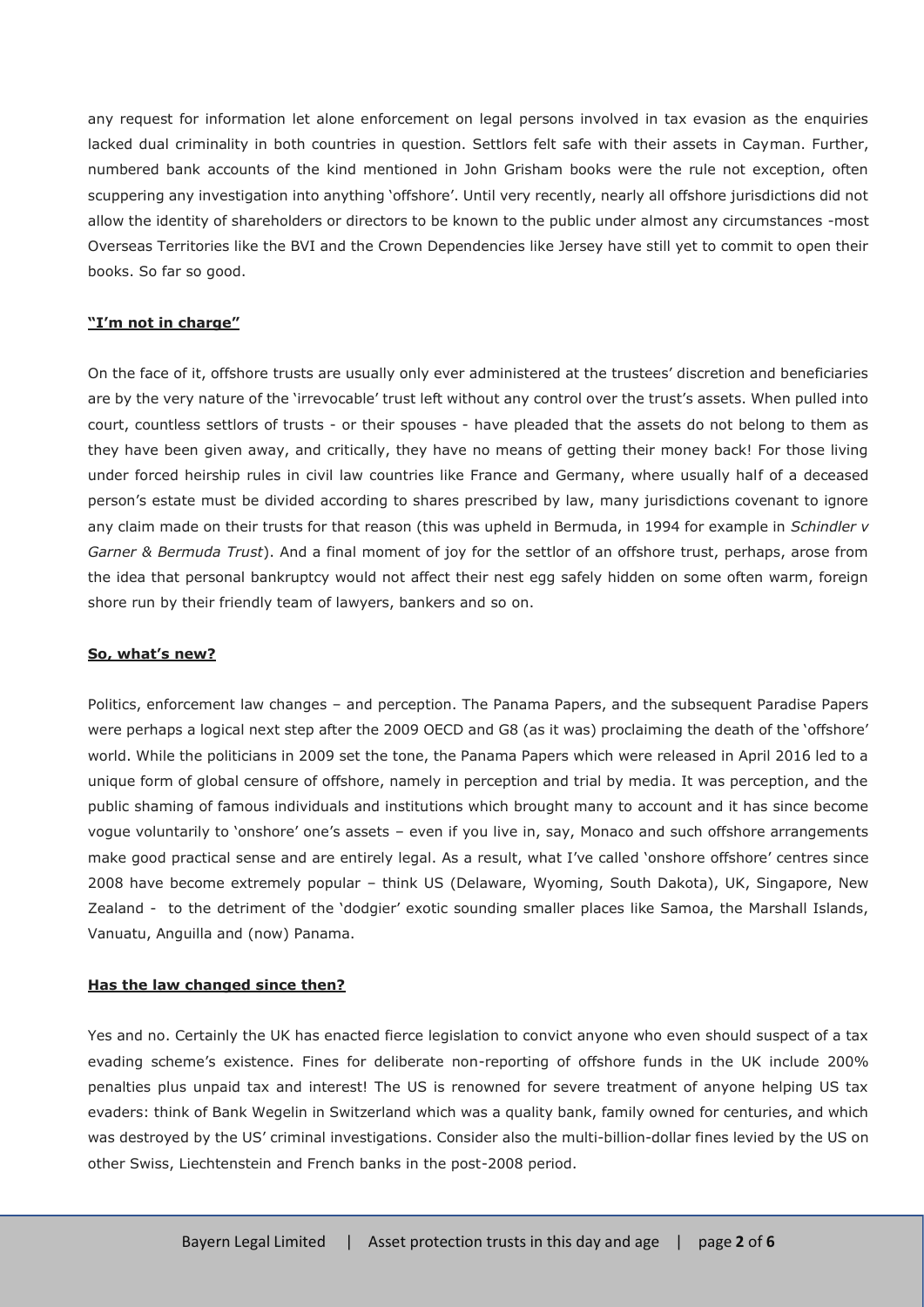Yet, the global marketplace for high net worth individuals' wealth continues unabated and many financial hotspots such as Singapore, Hong Kong, the UK (for the first 15 years under the famous 'non dom' regime) allow offshore structures to prosper over generations. However, while the letter of the law as in statute permits offshore trusts and the like, court cases often demonstrate how officers of the law, such as judges and tax authorities, are now far heavier handed with offshore trusts.

#### **The tide has turned**

One such case illustrating this is *TMSF v Merrill Lynch Bank & Trust Co* (2011) from Cayman. Here, certain powers reserved to the settlor were deemed by the Court of Appeal to be tantamount to property of the settlor! Arguably this has been the position since the Pricy Council's decision in *Wright v Morgan* (1926) (England and Wales) however this has not always been considered definitively the legal position, otherwise why would offshore centres like Nevis actively promote such settlor reserved powers? As mentioned, the Zeitgeist, especially in 'onshore jurisdictions (see *Clayton v Clayton* (2017) (New Zealand) which affirmed the position from TMSF) is flowing against settlors reserving non-fiduciary powers without recourse to trusts' assets. Settlors are now being forced more frequently to use their *in personam* powers against their personal wishes such that they will unwind trust assets to satisfy a litigant's financial (or other) claims.

Added to this change in legal enforcement and perception, trustees and their advisers have another obstacle to confront in new Anti-Money-Laundering rules as well as automatic exchange of information. The Common Reporting Standard is an OECD initiative which forces cross-border reporting of all material financial assets held by citizens of third-party countries. It has led to the prospect of huge amounts of paperwork for banks, customers and advisers as well as potential criminal penalties for non-observance. Trustees' appetite for anything non-vanilla is further diminished by extra-territorial laws such as FATCA, imposed by the US on anyone knowingly or not hiding ownership or assets of US persons from the IRS. Consider also the Criminal Finances Act 2017 where turning a blind eye to anything involving tax evasion results in jail for trustees and their advisers. Contrast this position with a mere 15 years ago when some offshore trustees, bankers and lawyers were notorious for being intentionally ignorant of clients' financial affairs - should one mention Switzerland here? What is fascinating here is that the CRS, by the OECD's own admission, slows business and has led to very few convictions even though directors of banks, trustees and law firms may be held liable personally. The CRS has been a failure on paper but has certainly gained in its battle for global consciousness on making transparent the taxation and ultimate 'ownership' of wealth structuring vehicles like trusts.

#### **London, the divorce centre, setting the tone**

No discussion of asset protection trusts should ignore the threat of divorce, especially from the UK which has been used as a global platform to launch matrimonial disputes against globally wealthy couples' assets. Yes, UK courts are 'generous' and after any marriage of any length initially presume a sharing of assets 50:50. What is so noteworthy is that UK family courts arguably are violating trust and company laws of foreign jurisdictions to obtain what they deem as fair outcomes. While wealthy spouses may largely disinherit their spouse by will in the UK, divorcing spouses are able to claim huge stakes in offshore trusts a wealthy spouse has legitimately settled for future generations, disregarding the usually legally binding nexus of a trust structure.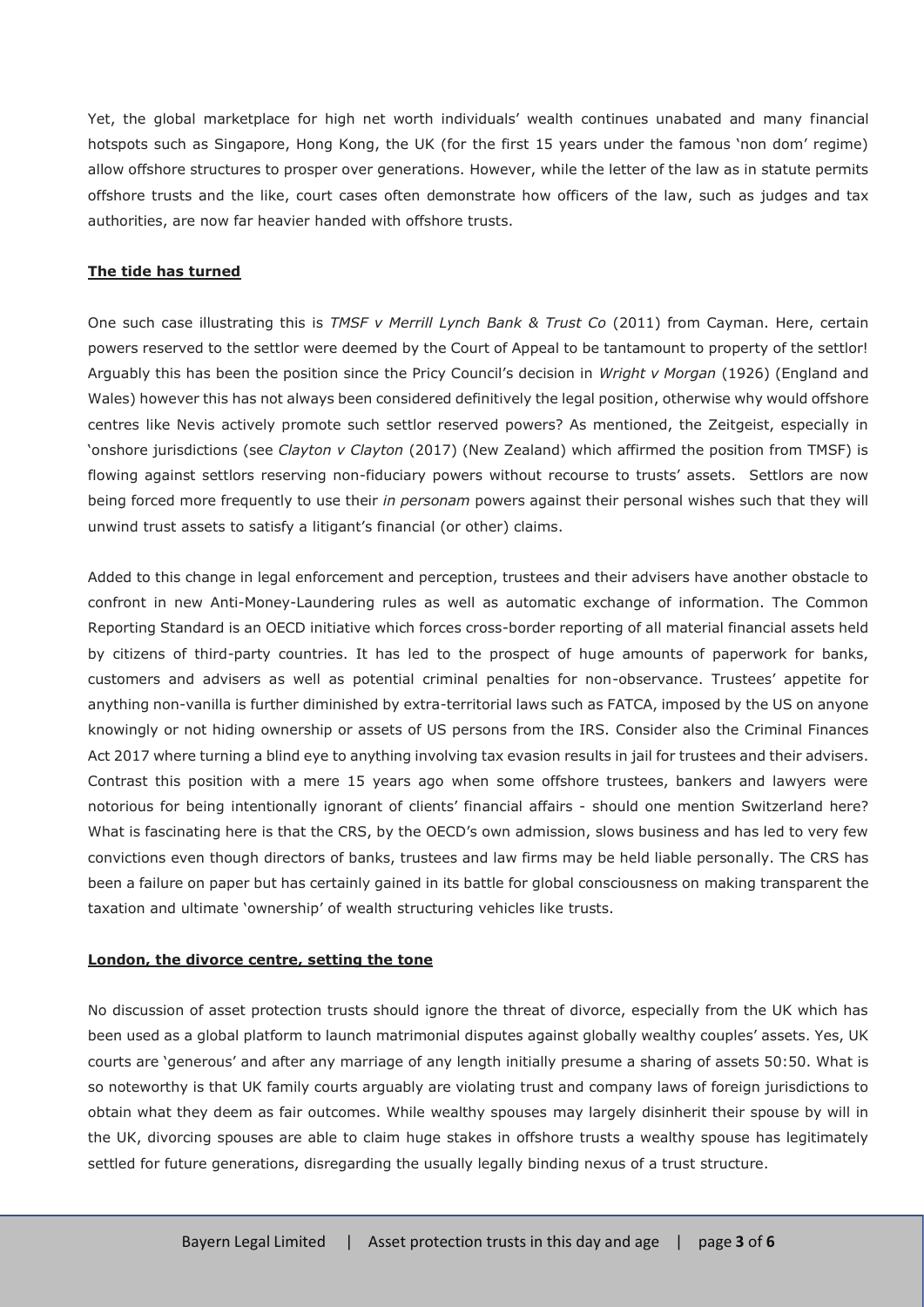Offshore trusts, in their opacity, have a head start, of course. Divorcing spouses first require disclosure of the assets they are claiming and if a usual disclosure request is rejected (eg if they are not a beneficiary), courts have often to use the power to order disclosure not only from the spouse but also third parties. Further, beneficiaries are in contempt of court if the trustees do not comply, opening up the trustee with potential civil or criminal penalties in their home jurisdiction eg Jersey.

Another route of breaking a trust to trace assets to a settlor used by divorce lawyers all over the world is by arguing the arrangement is not genuine (eg *Minwalla*), for example where trustees blindly take instructions from one person without exercising genuine power and discretion. Alternatively, as in Chase Bank v Rahman, a settlor may also be protector and beneficiary and exert too much technical control on a trust. Nervous spouses, beware!

A perhaps more common way of claiming offshore trust assets is by claiming them as a 'resource' of a spouse if a court believes the trustee will likely provide the assets if issued a court order.

Some cases show that even where a settlor and spouse is seen to be remotely connected to a trust eg never receiving trust benefits (*Charman v Charman* (2007) England and Wales), or if a spouse merely has the power to be added to the trust later (*Whaley v Whaley* (2016) England and Wales) or in a non-binding letter of wishes asks for funds to be provided for business at a future date (*Charman*), the court will order the trust to distribute a share of those assets as if they in the hands of that spouse! Ouch.

Courts may even offer binding orders varying trusts – or even companies (*Prest v Prest* (2013) England and Wales) using Matrimonial Causes Act s37 (2) (b) or Insolvency Act s423 to set aside dispositions. In the *Prest*  case, the courts famously pierced the (Isle of Man) corporate veil. So be warned of claims that divorcing spouses won't get a look in...and this trend of transparency and regarding such trusts as part of a settlor's estate (still) is only on the increase.

#### **The US's approach, especially with bankruptcy**

So, you think your offshore trust allows you to benefit from a trust even if made bankrupt? Is that what your offshore trustee told you in the sales pitch?

Not in the US, often, and this has been laid down in cases for decades already (*In Re Lawrence* (1999) under Judge Jay Cristol's stewardship). In this case a Mauritian trust's assets were clawed back in bankruptcy as 1) the settlor could change trustee 2) common sense dictated that as 90% of the settlor's wealth was in trust, the settlor wanted some control 3) the burden of proving a settlement is not recoverable is on debtor/settlor and the threshold was deemed to be set high as asset protection trusts are often designed to be charade to defeat later creditors!

Perhaps the effusion of time between settlement and the settlor's subsequent bankruptcy are the most remarkable feature of this case. The trusts had been settled 7 years earlier in 1991! Other US cases, such as *Duttle V. Bandler and Kass* (1992) had already proven that offshore trusts would be set aside in personal bankruptcy if the settlor still benefitted and, in this case, as the settlor had tried to hide assets.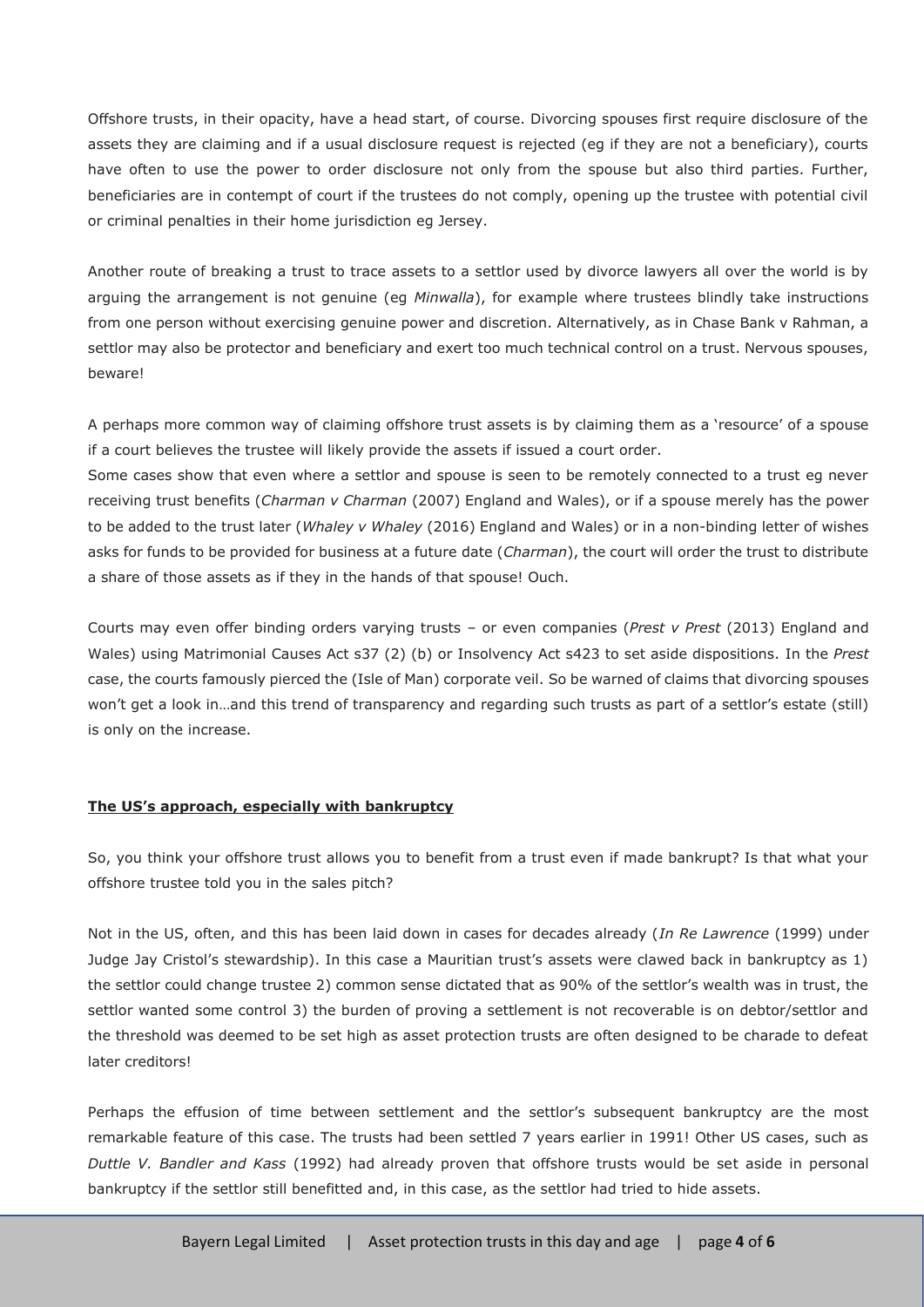Even the Cook Islands, with its famed ability to ignore foreign courts allowed one of its trusts to be broken (*FTC v Affordable Media and Others* (2007), in this case the element of fraud was also extant. A final case of note is *In Re Brooks* (1998). Here, a wife had settled cash into Jersey and Bermuda trusts, both governed by local law. Each trust was irrevocable and to be managed at the trustee's sole discretion. The judge here recognised that Jersey and Bermuda law would often apply however, due to public policy that this was a 'spendthrift trust', Connecticut law was invoked and the trust was ordered to be unwound:

*"spendthrift trust is one which provides a fund for the benefit of another, and which secures it against his own improvidence, and places it beyond the reach of his creditors."*

Let it be known that as of these early cases in dismantling offshore trusts, US courts give settlors a few days, up to two weeks usually, to return funds – or face incarceration - and slap huge fines on them. Not such a pretty outcome after all.

## **What can the well advised to counter these threats?**

Well, for one, there's bad news for anyone whose trust comes before the courts anywhere with 'unclean hands', as the law of equity in common law jurisdictions define. If you're involved in tax evasion, fraud, money laundering, hiding money from an ex-spouse and so on, your offshore trust will not work. Practically, follow these steps as a start.

## **1. Make sure trust deed is properly settled, drafted and works holistically**

It is an obvious point, but it's so often neglected. The law of equity by it nature – and name – seeks to uphold fairness. You'd be surprised how often trusts aren't signed as deeds if there is no consideration or, in many cases, the consideration promised is not actually given which endangers the trust itself! In a case with some dark angles, even though not a typical offshore trust case, consider Singapore case of *Bom v Bok* (2018). Please read this if you can as the facts read like a domestic thriller! A wealthy man was married to a lawyer who drafted him a deed of trust to settle any inheritance from his mother to trust for their son. The problem was this happened just after his mother had died so it was a tasteless proposal from the outset. From a legal point of view, however, it itemises cases when a court can set aside a deed of trust, in Singapore at least. It includes the following factors which go beyond the obvious crimes mentioned above, like fraud. In Bok, a trust will fail if it is a mistake, or involves misrepresentation, undue influence, or unconscionability. Beware in these modern times with how public perception is amending the rules as to what might be 'unconscionable'! As an aside, had the purported settlor in Bok taken formal legal advice, the trust may have been settled – to his detriment. Another reminder to use a good lawyer!

#### **2. Review and consider deeply how the trust will be used**

As you've already read here, the 'resource argument' works rather well in breaking 'asset protection' trusts in divorce and bankruptcy proceedings, even where the liability did not exist or was not foreseeable at the time of settling the trust! So, if you are a settlor, understand what the ultimate purpose will be and ideally, ensure you